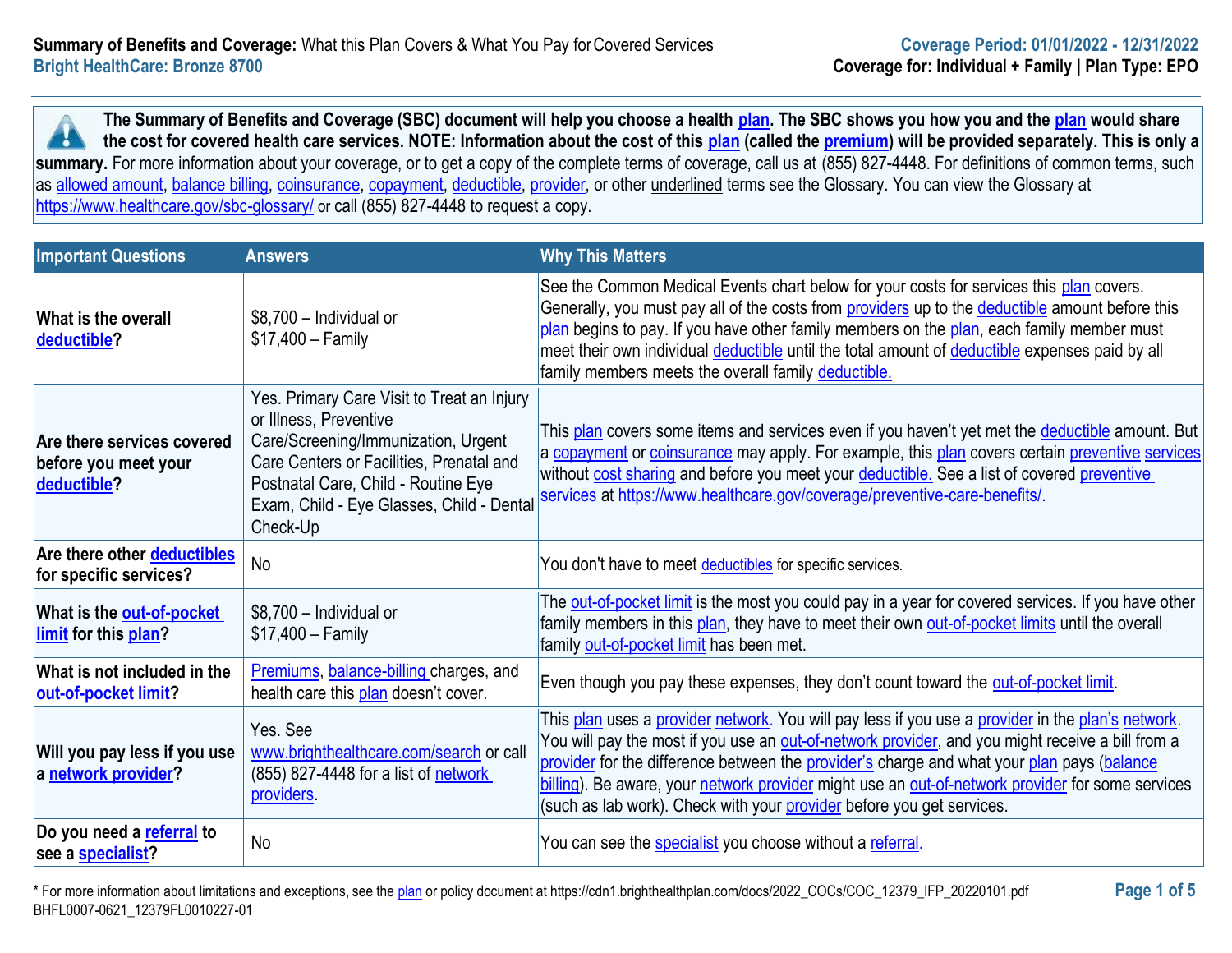All [copayment](https://www.healthcare.gov/sbc-glossary/#copayment) and [coinsurance](https://www.healthcare.gov/sbc-glossary/#coinsurance) costs shown in this chart are after your [deductible](https://www.healthcare.gov/sbc-glossary/#deductible) has been met, if a deductible applies. A

|                                                                           |                                                         | <b>What You Will Pay</b>                                  |                                                           |                                                                                                                                                                                                 |
|---------------------------------------------------------------------------|---------------------------------------------------------|-----------------------------------------------------------|-----------------------------------------------------------|-------------------------------------------------------------------------------------------------------------------------------------------------------------------------------------------------|
| <b>Common Medical Event</b>                                               | <b>Services You May Need</b>                            | <b>Network Provider</b><br>(You will pay the<br>least)    | <b>Out-of-Network Provider</b><br>(You will pay the most) | Limitations, Exceptions, & Other Important<br><b>Information</b>                                                                                                                                |
| If you visit a health care<br>provider's office or clinic                 | Primary care visit to treat an<br>injury or illness     | \$80                                                      | <b>Not Covered</b>                                        | Telehealth services are available. Refer to Your<br>Schedule of Benefits to determine what you will pay.                                                                                        |
|                                                                           | <b>Specialist visit</b>                                 | 0% after Deductible                                       | <b>Not Covered</b>                                        | None                                                                                                                                                                                            |
|                                                                           | Preventive care/screening/<br>immunization              | No Charge                                                 | Not Covered                                               | You may have to pay for services that aren't<br>preventive. Ask your provider if the services you need<br>are preventive, then check what Your plan will pay for<br>and what Your cost will be. |
| If you have a test                                                        | Diagnostic test (x-ray, blood<br>work)                  | Lab: 0% after Deductible<br>X-ray: 0% after<br>Deductible | <b>Not Covered</b>                                        | None                                                                                                                                                                                            |
|                                                                           | Imaging (CT/PET scans, MRIs)                            | 0% after Deductible                                       | Not Covered                                               | Services require Prior Authorization.                                                                                                                                                           |
| If you need drugs to treat                                                | Preferred generic drugs                                 | \$25                                                      | <b>Not Covered</b>                                        | Preventive Care medications are provided at \$0 cost to<br>You, regardless of tier.                                                                                                             |
| your illness or condition.<br>More information about                      | Preferred brand drugs and Non-<br>preferred generics    | 0% after Deductible                                       | <b>Not Covered</b>                                        |                                                                                                                                                                                                 |
| prescription drug coverage<br>is available at<br>www.brighthealthcare.com | Non-preferred brand drugs and<br>Non-preferred generics | 0% after Deductible                                       | <b>Not Covered</b>                                        | Covers up to a 90-day supply (retail prescription); 31-<br>90 day supply (mail order prescription).<br>Copays shown reflect the cost per retail prescription.                                   |
|                                                                           | <b>Specialty drugs</b>                                  | 0% after Deductible                                       | Not Covered                                               |                                                                                                                                                                                                 |
| If you have outpatient<br>surgery                                         | Facility fee (e.g., ambulatory<br>surgery center)       | 0% after Deductible                                       | <b>Not Covered</b>                                        | Services require Prior Authorization.                                                                                                                                                           |
|                                                                           | Physician/surgeon fees                                  | 0% after Deductible                                       | <b>Not Covered</b>                                        | Services require Prior Authorization.                                                                                                                                                           |
| If you need immediate<br><b>medical attention</b>                         | <b>Emergency room care</b>                              | 0% after Deductible                                       | 0% after Deductible                                       | This cost does not apply if You are admitted directly to<br>the hospital for inpatient services.                                                                                                |
|                                                                           | <b>Emergency medical</b><br>transportation              | 0% after Deductible                                       | 0% after Deductible                                       | None                                                                                                                                                                                            |
|                                                                           | <b>Urgent care</b>                                      | \$50                                                      | \$50                                                      | None                                                                                                                                                                                            |
| If you have a hospital                                                    | Facility fee (e.g., hospital room)                      | 0% after Deductible                                       | Not Covered                                               | Services require Prior Authorization.                                                                                                                                                           |
| stay                                                                      | Physician/surgeon fees                                  | 0% after Deductible                                       | Not Covered                                               | Services require Prior Authorization.                                                                                                                                                           |
| If you need mental health, Outpatient services                            |                                                         | 0% after Deductible                                       | Not Covered                                               | Services require Prior Authorization.                                                                                                                                                           |

\* For more information about limitations and exceptions, see the [plan](https://www.healthcare.gov/sbc-glossary/#plan) or policy document at https://cdn1.brighthealthplan.com/docs/2022\_COCs/COC\_12379\_IFP\_20220101.pdf **Page 2 of 5** BHFL0007-0621\_12379FL0010227-01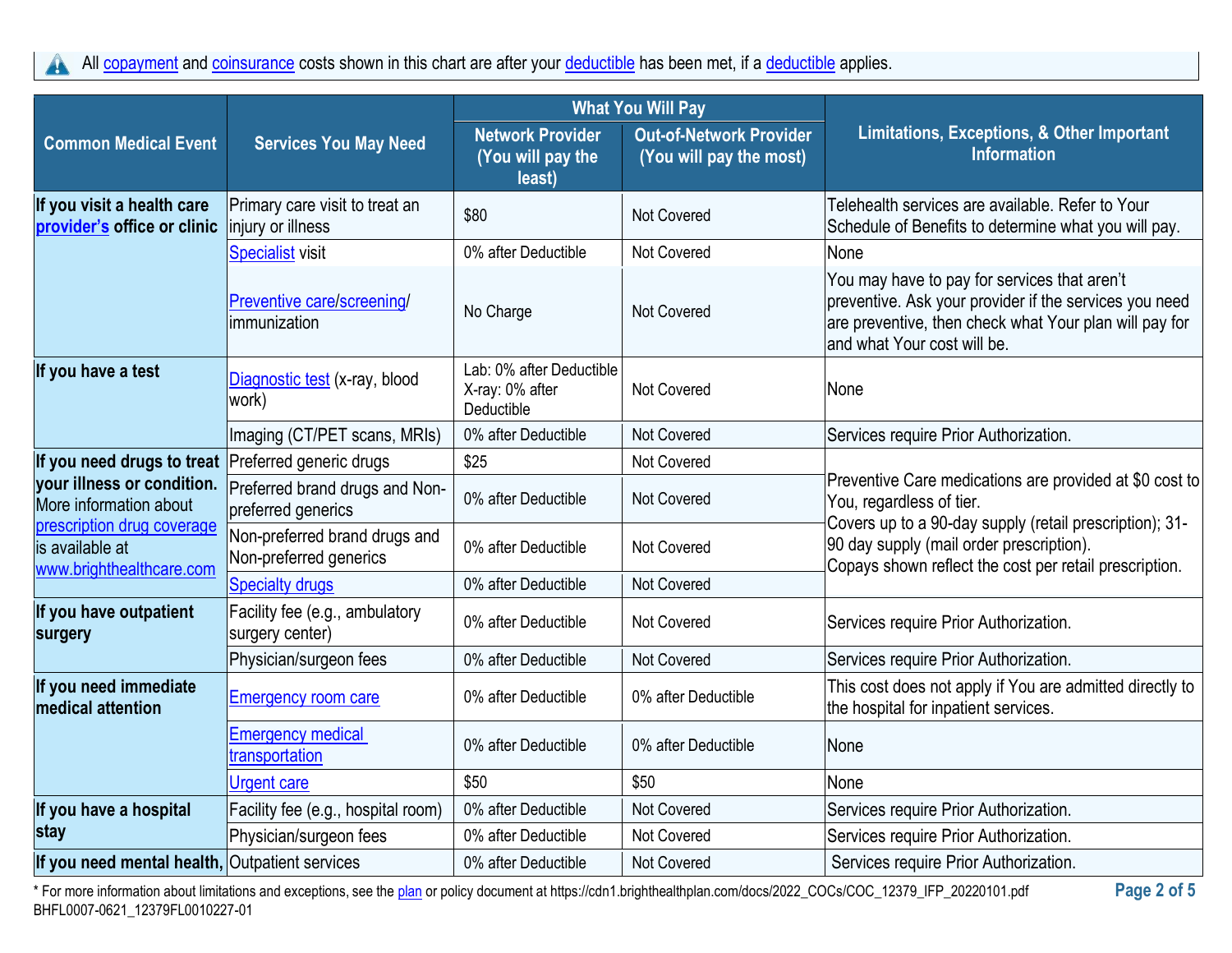|                                                              |                                              | <b>What You Will Pay</b>                               |                                                           |                                                                                                                                                                                                                     |
|--------------------------------------------------------------|----------------------------------------------|--------------------------------------------------------|-----------------------------------------------------------|---------------------------------------------------------------------------------------------------------------------------------------------------------------------------------------------------------------------|
| <b>Common Medical Event</b>                                  | <b>Services You May Need</b>                 | <b>Network Provider</b><br>(You will pay the<br>least) | <b>Out-of-Network Provider</b><br>(You will pay the most) | Limitations, Exceptions, & Other Important<br><b>Information</b>                                                                                                                                                    |
| behavioral health, or<br>substance abuse<br>services         | Inpatient services                           | 0% after Deductible                                    | <b>Not Covered</b>                                        | Services require Prior Authorization.                                                                                                                                                                               |
|                                                              | Office visits                                | \$0                                                    | Not Covered                                               | None                                                                                                                                                                                                                |
| If you are pregnant                                          | Childbirth/delivery professional<br>services | 0% after Deductible                                    | <b>Not Covered</b>                                        | Delivery stays exceeding 48 hours for vaginal delivery<br>or 96 hours for a cesarean delivery require Prior                                                                                                         |
|                                                              | Childbirth/delivery facility<br>services     | 0% after Deductible                                    | <b>Not Covered</b>                                        | Authorization, None                                                                                                                                                                                                 |
|                                                              | Home health care                             | 0% after Deductible                                    | Not Covered                                               | Limited to 20 Days per Year. Services require Prior<br>Authorization.                                                                                                                                               |
| If you need help<br>recovering or have other                 | <b>Rehabilitation services</b>               | 0% after Deductible                                    | <b>Not Covered</b>                                        | Limited to 35 Days per Year. Visits combined for<br>Physical, Occupational and Speech Therapy and<br>Chiropractic spinal manipulations. Services require<br>Prior Authorization.                                    |
| special needs                                                | <b>Habilitation services</b>                 | 0% after Deductible                                    | <b>Not Covered</b>                                        | None                                                                                                                                                                                                                |
|                                                              | <b>Skilled nursing center</b>                | 0% after Deductible                                    | <b>Not Covered</b>                                        | Limited to 60 Days per Year. Services require Prior<br>Authorization.                                                                                                                                               |
|                                                              | Durable medical equipment                    | 0% after Deductible                                    | Not Covered                                               | Services require Prior Authorization.                                                                                                                                                                               |
|                                                              | <b>Hospice services</b>                      | 0% after Deductible                                    | <b>Not Covered</b>                                        | None                                                                                                                                                                                                                |
|                                                              | Children's eye exam                          | \$0                                                    | <b>Not Covered</b>                                        | Limited to 1 eye exam per calendar year, through the<br>end of the month in which the dependent child turns<br>19.                                                                                                  |
| If your child needs dental Children's glasses<br>or eye care |                                              | \$0                                                    | Not Covered                                               | Limited to 1 pair of glasses, including standard frames<br>and standard lenses or a one-year supply of contact<br>lenses, per calendar year, through the end of the<br>month in which the dependent child turns 19. |
|                                                              | Children's dental checkups                   | \$0                                                    | Not Covered                                               | Includes diagnostic and preventive services through<br>the end of the month in which the dependent child<br>turns 19. Refer to the policy for covered services and<br>limitations.                                  |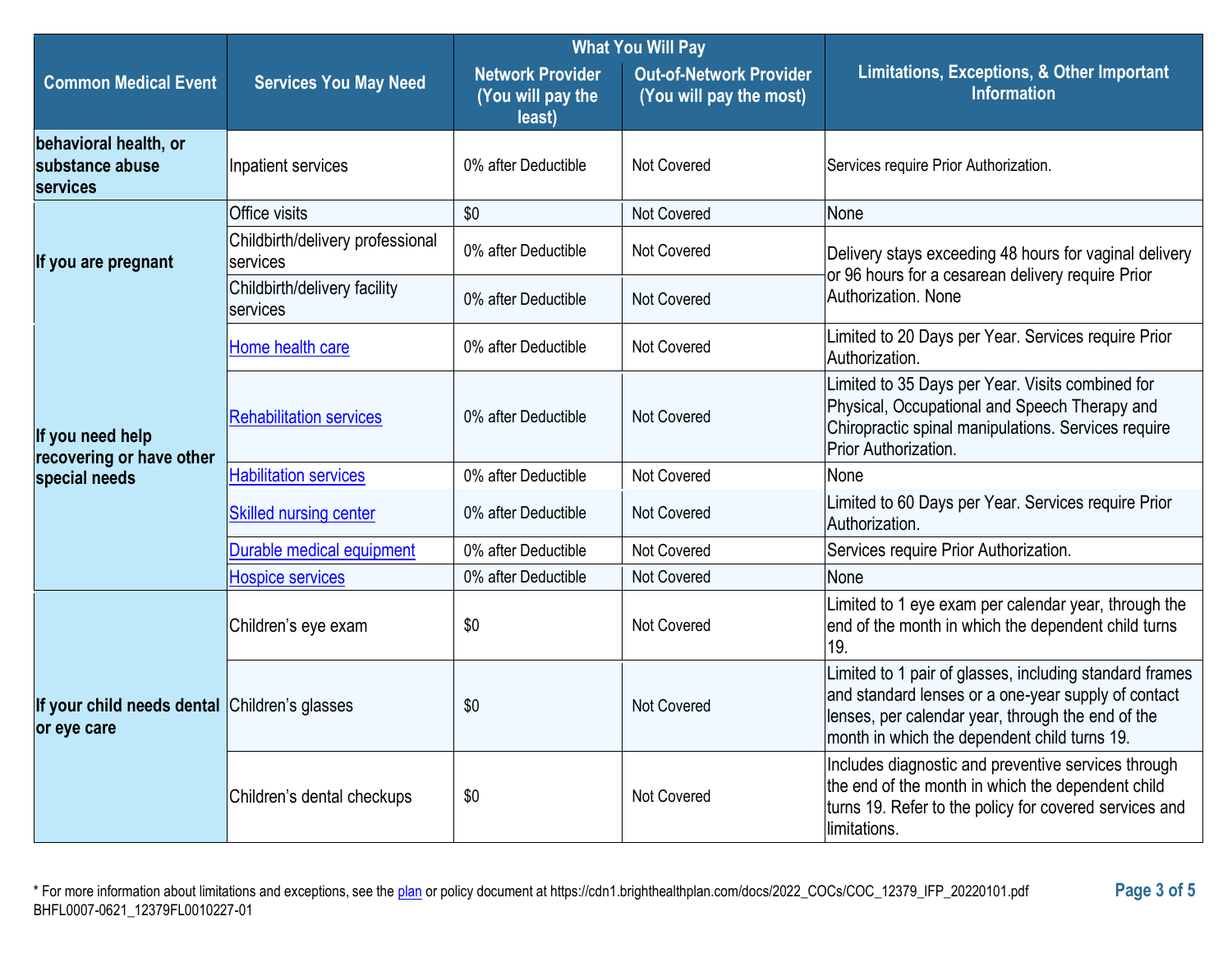### **Excluded Services & Other Covered Services**

| Services Your Plan Generally Does NOT Cover (Check your policy or plan document for more information and a list of any other excluded services.) |                           |                                                    |  |
|--------------------------------------------------------------------------------------------------------------------------------------------------|---------------------------|----------------------------------------------------|--|
| Abortion (except in cases of rape, incest, or when the Acupuncture                                                                               |                           | <b>Bariatric Surgery</b>                           |  |
| life of the mother is endangered)                                                                                                                | Dental Care (Adults)      | <b>Hearing Aids</b>                                |  |
| <b>Cosmetic Surgery</b>                                                                                                                          | Long-Term Care            | Non-emergency care when traveling outside the U.S. |  |
| <b>Infertility Treatment</b>                                                                                                                     | Routine Eye Care (Adults) | Routine Foot Care                                  |  |
| <b>Private-Duty Nursing</b>                                                                                                                      |                           |                                                    |  |
| Weight Loss Programs                                                                                                                             |                           |                                                    |  |

| <b>Other</b><br>l hıs<br>s isn't a complete :<br><u>n document.، </u><br>Covered Services (Limitations may apply to these services.<br>າ list.<br><b>Please</b><br>vour<br>see |  |  |  |
|--------------------------------------------------------------------------------------------------------------------------------------------------------------------------------|--|--|--|
| Chiropractic<br>Care                                                                                                                                                           |  |  |  |

Your Rights to Continue Coverage: There are agencies that can help if you want to continue your coverage after it ends. The contact information for those agencies is: Florida Office of Insurance Regulation, 200 East Gaines Street, Tallahassee, FL 32399-4288, Phone No. (850) 413-3089 or (877) MY-FL-CFO (693-5236). Other coverage options may be available to you too, including buying individual insurance coverage through the Health Insurance Marketplace. For more about the Marketplace, visit [www.HealthCare.gov](https://www.healthcare.gov/) or call 1-800-318-2596. For more information on your rights to continue coverage, contact us at 1-855-827-4448.

Your Grievance and Appeals Rights: There are agencies that can help if you have a complaint against your [plan](https://www.healthcare.gov/sbc-glossary/#plan) for a denial of [a claim.](https://www.healthcare.gov/sbc-glossary/#claim) This complaint is called a [grievance](https://www.healthcare.gov/sbc-glossary/#grievance) or [appeal.](https://www.healthcare.gov/sbc-glossary/#appeal) For more information about your rights, look at the explanation of benefits you will receive for that medical [claim.](https://www.healthcare.gov/sbc-glossary/#claim) You[r plan](https://www.healthcare.gov/sbc-glossary/#plan) documents also provide complete information on how to submit a [claim,](https://www.healthcare.gov/sbc-glossary/#claim) [appeal,](https://www.healthcare.gov/sbc-glossary/#appeal) or [a grievance](https://www.healthcare.gov/sbc-glossary/#grievance) for any reason to your [plan.](https://www.healthcare.gov/sbc-glossary/#plan) For more information about your rights, this notice, or assistance, contact: Bright HealthCare at [www.brighthealthcare.com](https://www.brighthealthcare.com/) or the Florida Office of Insurance Regulation, 200 East Gaines Street, Tallahassee, FL 32399-4288, Phone No. (850) 413-3089 or (877) MY-FL-CFO (693- 5236).

### **Does this plan provide Minimum Essential Coverage? Yes**

[Minimum Essential Coverage](https://www.healthcare.gov/sbc-glossary/#minimum-essential-coverage) generally includes plans, health insurance available through the Marketplace or other individual market policies, Medicare, Medicaid, CHIP, TRICARE, and certain other coverage. If you are eligible for certain types of [Minimum Essential Coverage,](https://www.healthcare.gov/sbc-glossary/#minimum-essential-coverage) you may not be eligible for the premium tax credit.

#### **Does this plan meet the Minimum Value Standards? Yes**

If you[r plan](https://www.healthcare.gov/sbc-glossary/#plan) doesn't meet the [Minimum Value Standards,](https://www.healthcare.gov/sbc-glossary/#minimum-value-standard) you may be eligible for a [premium tax credit](https://www.healthcare.gov/sbc-glossary/#premium-tax-credits) to help you pay for a [plan](https://www.healthcare.gov/sbc-glossary/#plan) through the [Marketplace.](https://www.healthcare.gov/sbc-glossary/#marketplace)

### **Language Access Services:**

Spanish (Español): Para obtener asistencia en Español, llame al (855) 827-4448. Tagalog (Tagalog): Kung kailangan ninyo ang tulong sa Tagalog tumawag sa (855) 827-4448. Chinese (中文): 如果需要中文的帮助,请拨打这个号码 (855) 827-4448. Navajo (Dine): Dinek'ehgo shika at'ohwol ninisingo, kwiijigo holne' (855) 827-4448.

### *To see examples of how this plan might cover costs for a sample medical situation, see the next section.*